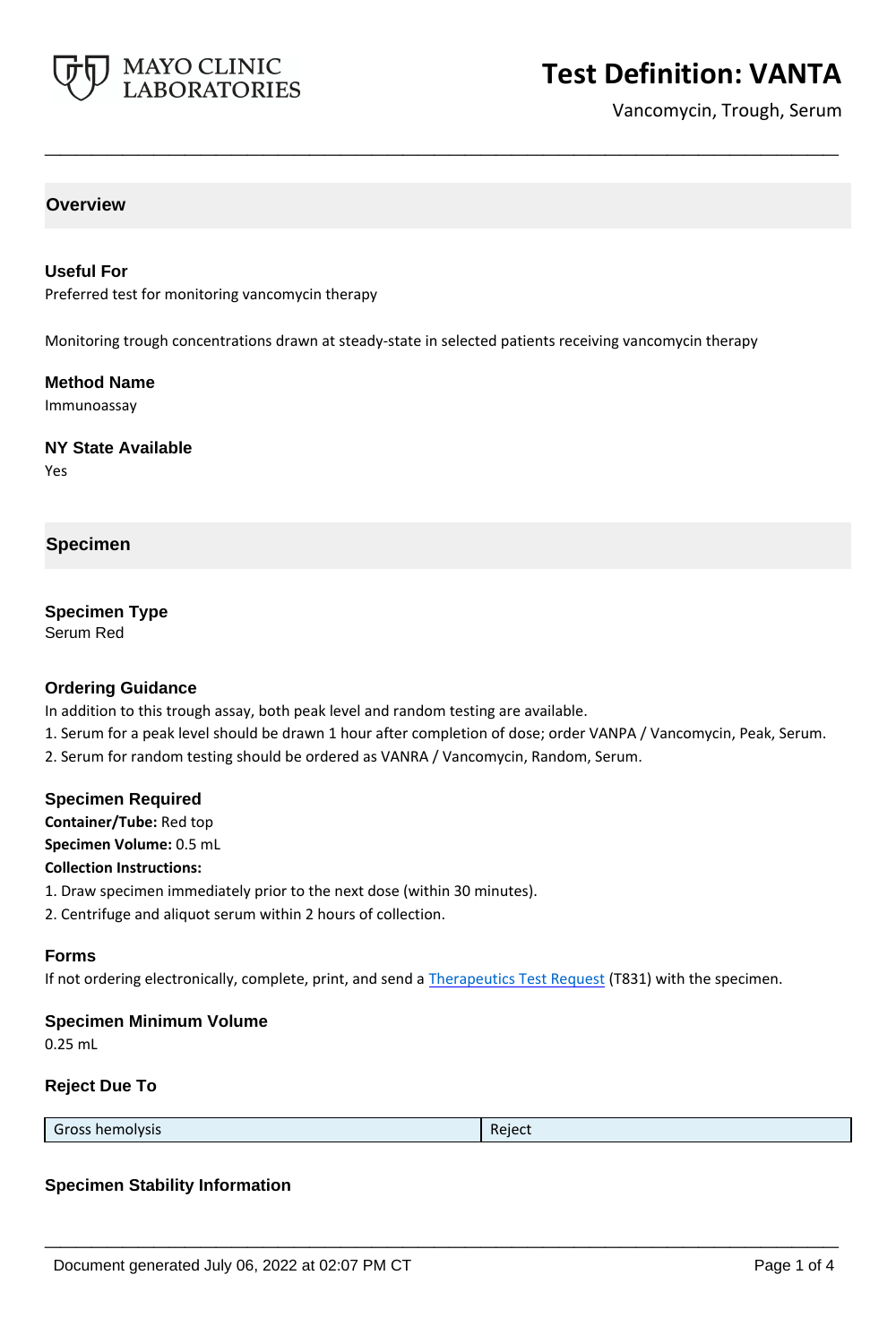**Test Definition: VANTA**

Vancomycin, Trough, Serum

| <b>Specimen Type</b> | <b>Temperature</b>       | <b>Time</b> | <b>Special Container</b> |
|----------------------|--------------------------|-------------|--------------------------|
| Serum Red            | Refrigerated (preferred) | 14 days     |                          |
|                      | Frozen                   | 365 days    |                          |
|                      | Ambient                  |             |                          |

**\_\_\_\_\_\_\_\_\_\_\_\_\_\_\_\_\_\_\_\_\_\_\_\_\_\_\_\_\_\_\_\_\_\_\_\_\_\_\_\_\_\_\_\_\_\_\_\_\_\_\_**

## **Clinical & Interpretive**

MAYO CLINIC ABORATORIES

## **Clinical Information**

Vancomycin is an antibiotic used to treat infections caused by gram-positive organisms that are resistant to beta-lactam antibiotics, such as methicillin-resistant staphylococci (MRSA), *Streptococcus viridans* group, penicillin/cephalosporin-resistant *Streptococcus pneumoniae*, and penicillin/ampicillin-resistant *Enterococcus* species.

The oral formulation, which is not absorbed, is used in the treatment of pseudomembranous colitis caused by *Clostridium difficile*. Vancomycin is also used when patients are intolerant or allergic to beta-lactam antibiotics.

Vancomycin has been associated with nephrotoxicity and ototoxicity, although it appears that many of these reports reflected impurities in early formulations. Monitoring of vancomycin-related nephrotoxicity is recommended only for patients with reduced renal function, those receiving aggressive or prolonged vancomycin regimens, or those at high-risk including patients comedicated with other nephrotoxic agents.

Trough concentrations are recommended for therapeutic monitoring of vancomycin, preferably acquired at steady-state (just before fourth dose). To avoid development of resistance, vancomycin trough levels should remain above 10.0 mcg/mL. Complicated infections require higher target levels, typically 15.0 to 20.0 mcg/mL. Peak concentrations do not correlate well to efficacy or nephrotoxicity, but may be useful for pharmacokinetic analyses (eg, area under the curve: AUC studies) or for select patients.

## **Reference Values**

Therapeutic: 10.0-20.0 mcg/mL

#### **Interpretation**

Trough levels correlate better with efficacy than peak levels, with target trough levels of 10.0 to 20.0 mcg/mL, depending on the type of infection.

These levels are consistent with Mayo Clinic Antimicrobial Therapy Guidelines.

#### **Cautions**

As with any assay employing mouse antibodies, the possibility exists for interference by human antimouse antibodies (HAMA) in the sample, which could cause falsely lowered results.

Unspecific binding of heterophilic antibodies from the sample to glucose-6-phosphate dehydrogenase of the reagent may lead to falsely lower test results in very rare cases (<10[-6]).

## **Clinical Reference**

1. Rybak M, Lomaestro B, Rotschafer JC, et al: Therapeutic drug monitoring of vancomycin in adult patients: A consensus review of the American Society of Health-System Pharmacists, the Infectious Diseases Society of America, and the

**\_\_\_\_\_\_\_\_\_\_\_\_\_\_\_\_\_\_\_\_\_\_\_\_\_\_\_\_\_\_\_\_\_\_\_\_\_\_\_\_\_\_\_\_\_\_\_\_\_\_\_**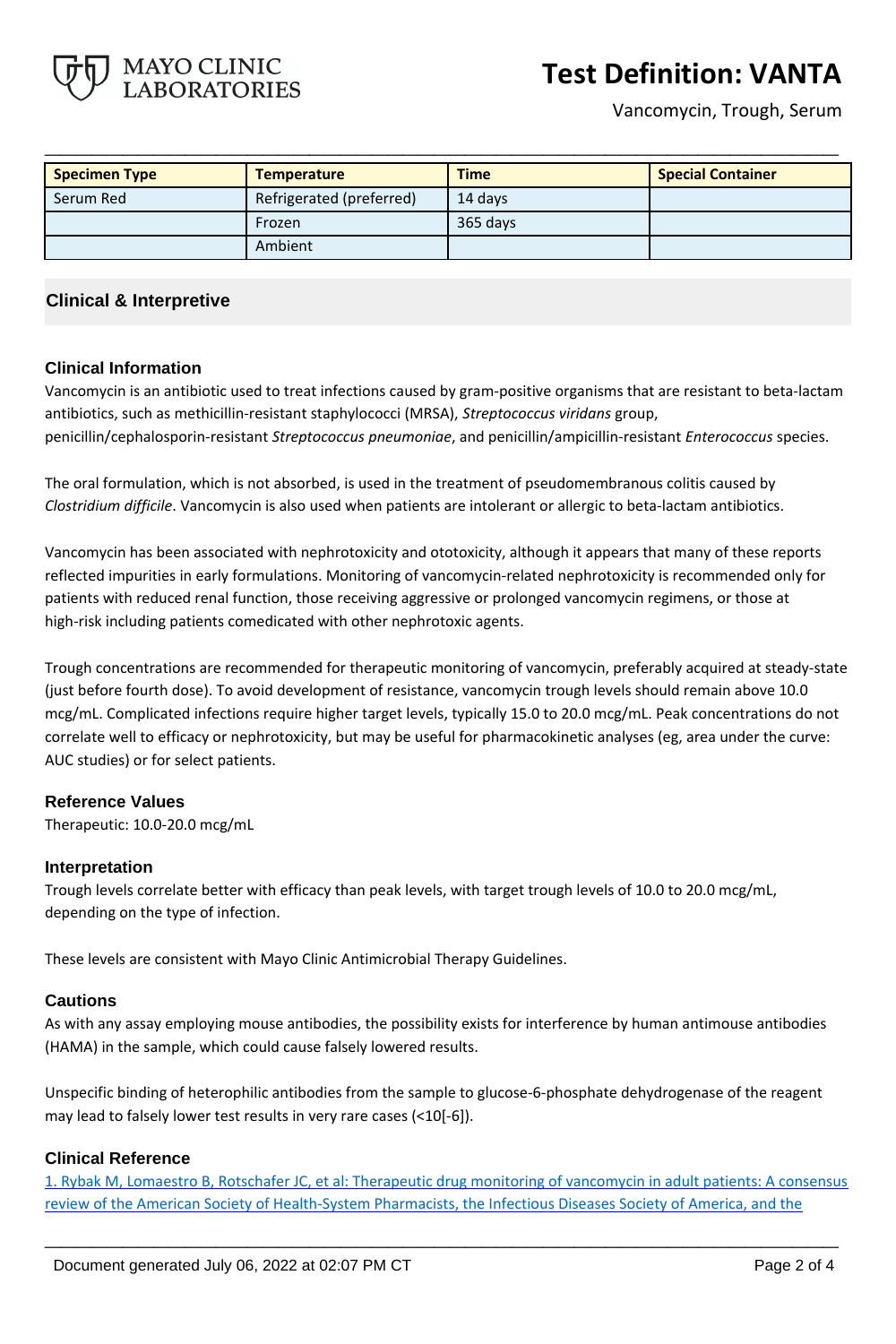

# **Test Definition: VANTA**

Vancomycin, Trough, Serum

Society of Infectious Diseases Pharmacists. Am J Health Syst Pharm. 2009;66:82-98 2. Estes L, Wilson J: Mayo Clinic Antimicrobial Therapy Quick Guide. Mayo Clinic. 2005. Updated July 29, 2020

**\_\_\_\_\_\_\_\_\_\_\_\_\_\_\_\_\_\_\_\_\_\_\_\_\_\_\_\_\_\_\_\_\_\_\_\_\_\_\_\_\_\_\_\_\_\_\_\_\_\_\_**

## **Performance**

## **Method Description**

The assay is based on the kinetic interaction of microparticles in solution (KIMS). Vancomycin antibody is covalently coupled to microparticles and the derivative is linked to a macromolecule. The KIMS is induced by binding of drug-conjugate to the antibody on the microparticles and is inhibited by the presence of vancomycin in the sample. A competitive reaction takes place between the drug conjugate and vancomycin in the serum sample for binding to the vancomycin antibody on the microparticles. The resulting kinetic interaction of microparticles is indirectly proportional to the amount of drug present in the sample.(Package insert: Roche Vancomycin reagent, Roche Diagnostic Corp, Indianapolis, IN, 2016-09 Ver. 1)

**PDF Report** No

**Day(s) Performed** Monday through Sunday

**Report Available** Same day/1 to 2 days

**Specimen Retention Time** 1 week

**Performing Laboratory Location** Rochester

**Fees & Codes**

#### **Fees**

- Authorized users can sign in to [Test Prices](https://www.mayocliniclabs.com/customer-service/client-price-lookup/index.html?unit_code=VANTA) for detailed fee information.
- Clients without access to Test Prices can contact [Customer Service](http://www.mayocliniclabs.com/customer-service/contacts.html) 24 hours a day, seven days a week.
- Prospective clients should contact their Regional Manager. For assistance, contact [Customer Service.](http://www.mayocliniclabs.com/customer-service/contacts.html)

#### **Test Classification**

This test has been cleared, approved, or is exempt by the US Food and Drug Administration and is used per manufacturer's instructions. Performance characteristics were verified by Mayo Clinic in a manner consistent with CLIA requirements.

**\_\_\_\_\_\_\_\_\_\_\_\_\_\_\_\_\_\_\_\_\_\_\_\_\_\_\_\_\_\_\_\_\_\_\_\_\_\_\_\_\_\_\_\_\_\_\_\_\_\_\_**

## **CPT Code Information**